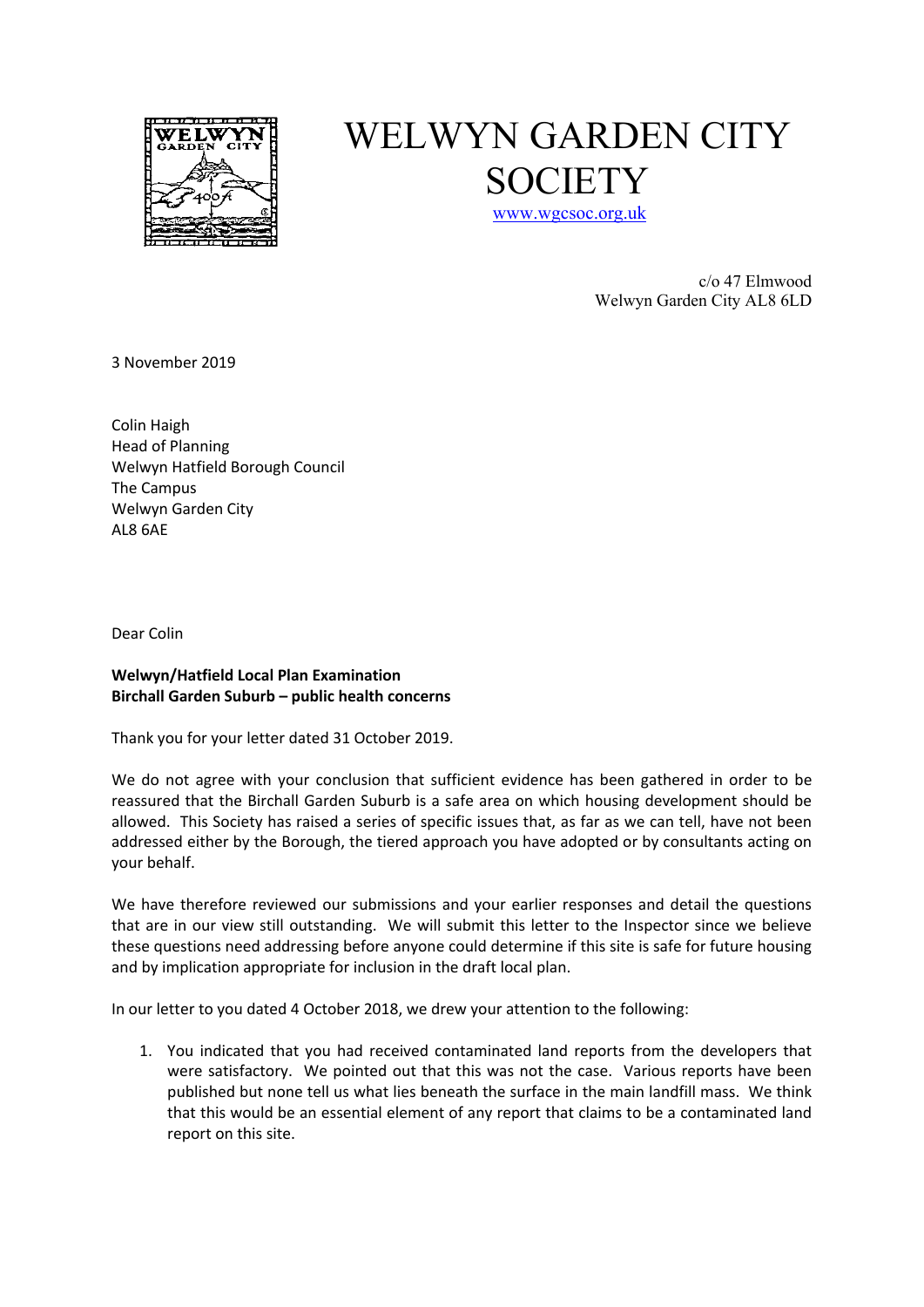The fact is that the main mass of the landfill area has not been examined beyond the first metre or so of ground which your consultant's report confirms. Even EX 159 does not address this. Such an examination would only touch upon materials that had only been placed in the tip in its very later years when environmental standards had not only been introduced but were being implemented. In earlier years, these standards did not exist, so for the preceding 50 years or so, all types of contaminants were dropped into the landfill of which you are unaware. For this reason, we do not consider this work to be anywhere near robust enough to form an opinion.

- 2. Again, we drew your attention to the fact that the Environment Agency had not been able to deal with your concerns due to the latter's lack of resources. However, we believe that you are still responsible for ensuring that the land destined to go into the Local Plan should be safe for housebuilding. You have not responded on this.
- 3. We drew your attention to the issue of low birth weights associated with children born to residents living close to landfill tips. You have made no response.
- 4. We reported that we have been informed that in the past, residents of roads in the vicinity of the landfill were requested not to eat vegetables grown in their gardens. You have not provided any explanation.
- 5. We highlighted that we have been informed that children living close to the landfill were subject to additional medical examinations for unspecified reasons while at school. Again, no explanation has been forthcoming.

Each of these points are ones which ordinary residents in the Borough would expect their Borough Council to give full and complete answers. In the absence of the latter, you will never have the informed consent of the residents towards this development moving forward.

You have referred us to EX70, EX106 - EX153 and EX159 whose summaries you have quoted from extensively. However, in none of these reports can we find reference to points 1 to 5 above and for that reason we do not think you can assume that the subject matters we have raised have been dealt with properly or even at all. Certainly you cannot simply ignore them. As a result, your reference to these summaries is, we suggest, inappropriate. Accordingly, we think these matters are still outstanding and we will seek to draw them to the attention of the Planning Inspector as we believe them to be material at this stage of the planning process.

We went on to raise the following aspects:

- 6. The landfill area appeared to be very active below the surface based on some of the gas monitoring data provided previously, showing elevated levels of methane, and the fact there had been ongoing gas venting direct to the atmosphere since about 1990.
- 7. We felt that the monitoring of the gas venting from the landfill area was inadequate. We note that there has since been further, albeit limited, ground gas monitoring data provided since then. However, our analysis of that newest data appears to us to show:
	- a. Borehole TBH01 (beside the current waste tip) monitored only from 14 May 2018 to 18 June 2018, (five weeks): 94 readings over 60% methane, 354 readings in total. Oxygen levels are recorded to be almost 0% when methane is recorded at its highest levels.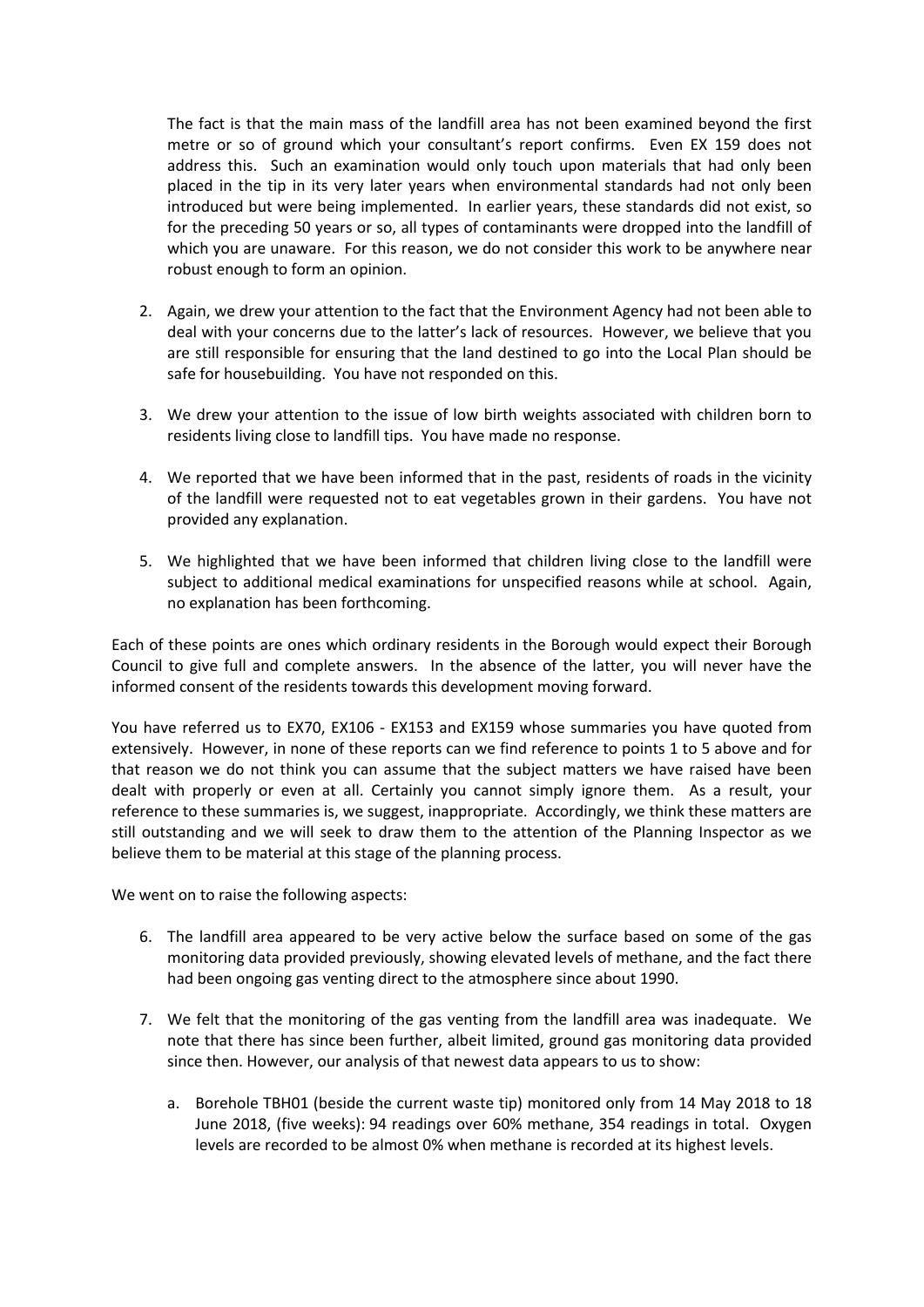- b. Borehole CGBH18 (on the ridge beside the right of way): monitored between 24 July 2017 and 3 April 18. Elevated methane, figures up to 16% in the third quarter of 2017.
- c. Borehole BHIL01 (In the middle of the field where current air vents are) In December 2016 data showed methane at 39%. The newer report, document EX123B, showed that between 5th April and 17th May 2018, 435 sample readings were taken where the average Methane reading was 33%. It also reports that 157 readings were taken revealing a Methane contingent of 70% or more.

Our Society has no expertise on these matters but it's clear that more investigation is required to understand the full extent of the risk that this data appears to uncover. Methane is also recognised as an important Greenhouse Gas, accordingly there is increasing impetus to prevent its leakage into the atmosphere. It is recognised that landfill sites are a major source of methane emissions internationally and that this requires increasingly sophisticated amelioration.

We are aware of a document by the National Home Building Council titled "NHBC GUIDANCE ON METHANE AND CARBON DIOXIDE" (Appendix 2). This includes the following statements which appear very relevant to the above date readings:

This includes the following statements which appear very relevant to the above data readings:

Page 5: *"It is well known that the presence of methane gas can be highly hazardous to human health. However, the fact that methane is a colourless, odourless gas means that there is no simple indicator of its presence until such a time as explosive limits are reached and an incident occurs. For this reason, it is vital that sources of methane are identified prior to any work on a construction site commencing, and that measures are put in place to prevent a dangerous build-up of gas within buildings."*

Page 6: *"Although methane is considered to be of low toxicity, its capability to displace oxygen means that at high enough concentrations it becomes an asphyxiant. Oxygen starvation occurs at 33%v/v methane, whilst at 75%v/v methane death results after 10 minutes."*

Page 7: *"Effects on Vegetation: Vegetation dieback has been correlated with the presence of ground gases. This is thought to be a result of carbon dioxide causing toxic reactions in the roots, whilst oxygen deficiency caused by the presence of methane and/or carbon dioxide can occur".* Note: that vegetation on parts of this site does not appear to be thriving; much of the area remains low scrub, even after several decades have elapsed.

Page 8: "*Methane can be transported as a dissolved product in groundwater (although solubility is very low), as well as moving through the subsurface in gaseous form".*

Page 9: "*Methane is the principal constituent of landfill gas, often having a concentration of up 65%v/v, alongside carbon dioxide at concentrations up to 35%v/v. Trace amounts of carbon monoxide, mercaptans, volatile aromatic compounds, hydrogen sulphide, organosulphur compounds and esters will generally also be present, potentially along with numerous other compounds".*

Page 10: "*Leachate from landfill sites may also contain dissolved gases or may degrade during migration to produce methane with carbon dioxide and associated gases".*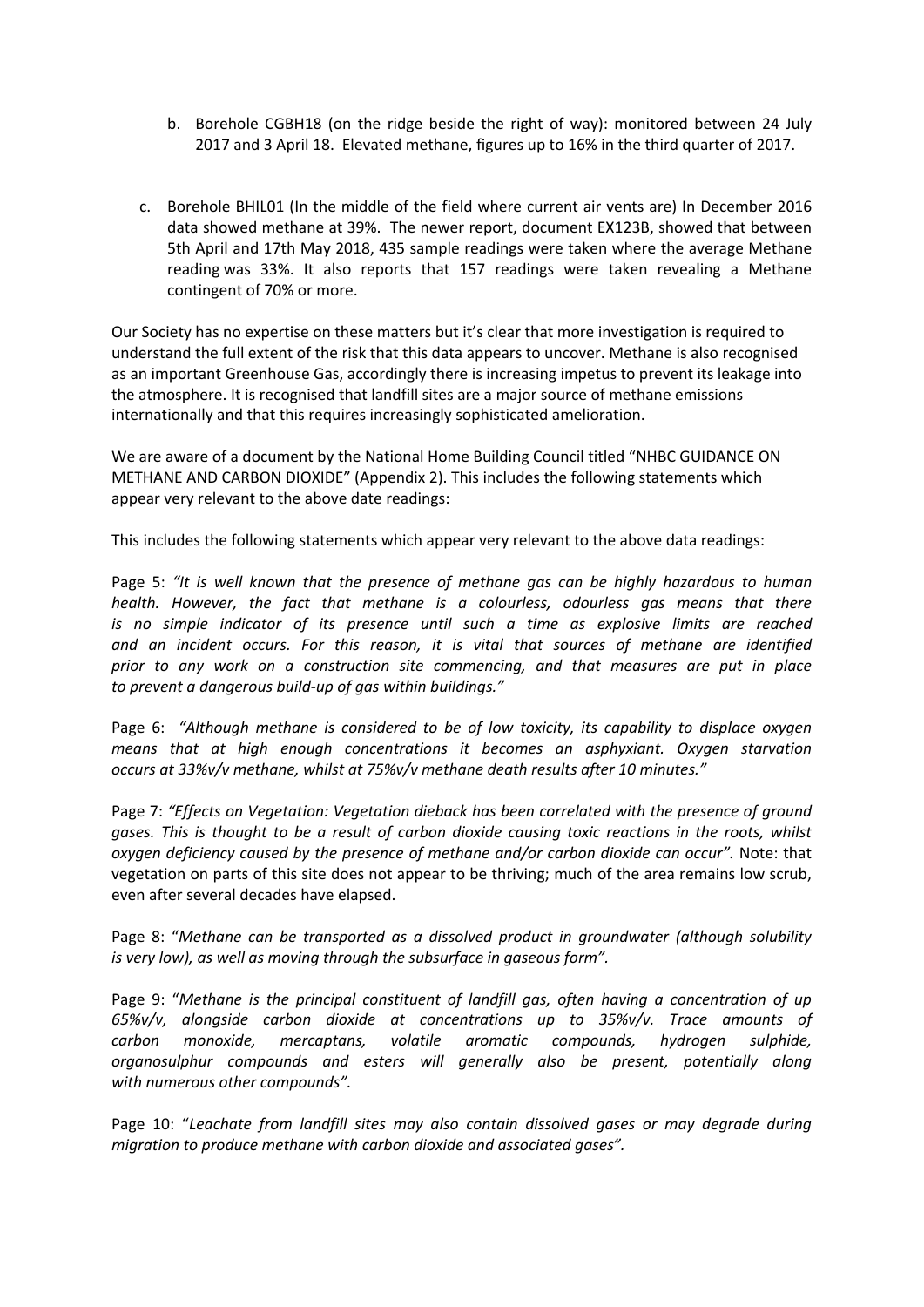Page 36: "*Bearing in mind the potential temporal variables, as a minimum, the NHBC should be requiring six ground gas-monitoring rounds over a three-month period. In many cases, however, substantially longer periods of ground gas monitoring could be required to enable the effects of the worst temporal conditions to be defined. However, extended periods of monitoring (and possibly the installation of additional gas monitoring wells) for sites that consistently record high or variable concentrations may be necessary to determine the nature of the soil gases and/or vapours regime".*

F3 Appendix F: *"When the concentration of methane in air is between the limits of 5.0%v/v and 15.0%v/v, an explosive mixture is formed with normal concentrations of oxygen. The Lower Explosive Limit (LEL) of methane is 5.0%v/v, which is equivalent to 100% LEL. The 15.0%v/v limit is known as the Upper Explosive Limit (UEL), but concentrations above this level cannot be assumed to represent safe concentrations".*

From the point of view of an ordinary resident, all of the above is very concerning. The Borough Council ought to have a full understanding of the potential risks of ground gas contamination before any decision is made to include it as a site for major development. We do not get the impression that it does, as the reports so far presented are far from conclusive and raise yet more questions that need answering.

8. The inadequacy of the capping of the landfill area.

We remain concerned that the Council has not thought fit to review the top of the landfill area to ensure that the paucity of the capping in places is sufficient whether any proposed development goes forward or not.

## Cancer cluster

We have noted what you have said. Specifically, you have said that the Director of Public Health has stated that cancer deaths in Welwyn Hatfield are within the national average, giving no cause for thinking there may be a cancer cluster in this locality and that there is no basis for any investigation.

That is not a true reflection of what the Director of Public Health has stated in his letter of 9 October last. I append a copy. Whilst he has said that cancer is "unfortunately very common", that cancer deaths in the area are in line with national rates and that his department has not seen any evidence of cancer clusters here, he does go on to invite us to submit the evidence we have accumulated to review if the matter should be referred to the national cancer cluster investigation service.

The situation now is that we have forwarded our findings to Professor McManus so that his team can review it.

Finally, the Director of Public Health said the matter is for him to consider and that it would be inappropriate for the Borough Council to commission an independent study.

We have also invited the Planning Inspector to seek such information from the Director of Public Health as he may require validation of what we are setting out in this and our earlier letter.

In the meantime, we would point out the obvious. If our research is found to be sound, then all the work that has so far been done to confirm there is no risk to human health from the Birchall Garden Suburb site must be regarded as questionable.